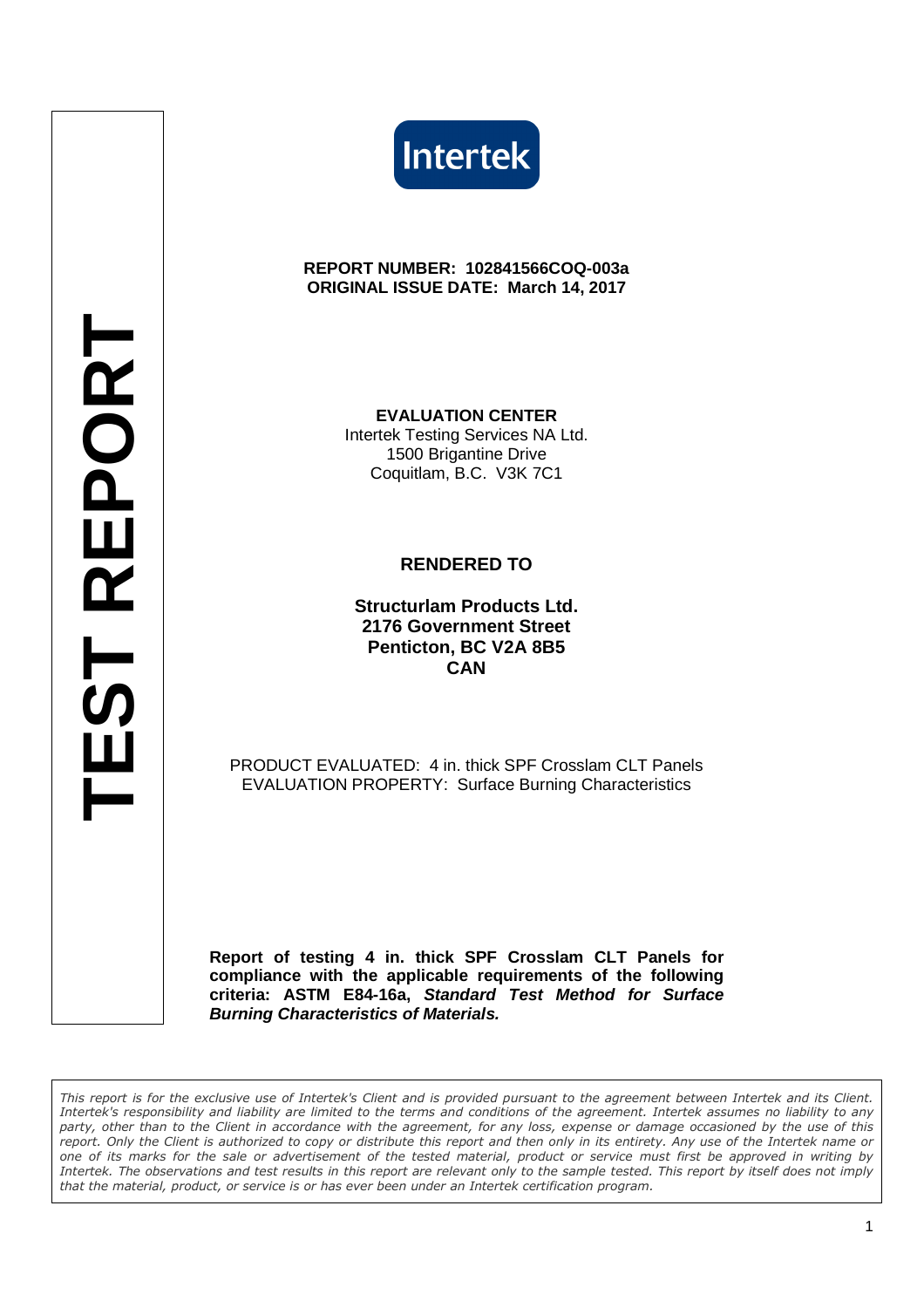#### **Table of Contents**  $\mathbf 1$

#### PAGE

| $\mathbf{1}$   |     |                         |  |
|----------------|-----|-------------------------|--|
| $\overline{2}$ |     |                         |  |
| 3              |     |                         |  |
|                | 3.1 |                         |  |
|                | 3.2 |                         |  |
| $\overline{4}$ |     |                         |  |
|                | 4.1 |                         |  |
| 5              |     |                         |  |
|                | 5.1 |                         |  |
| 6              |     |                         |  |
|                |     |                         |  |
|                |     | <b>REVISION SUMMARY</b> |  |

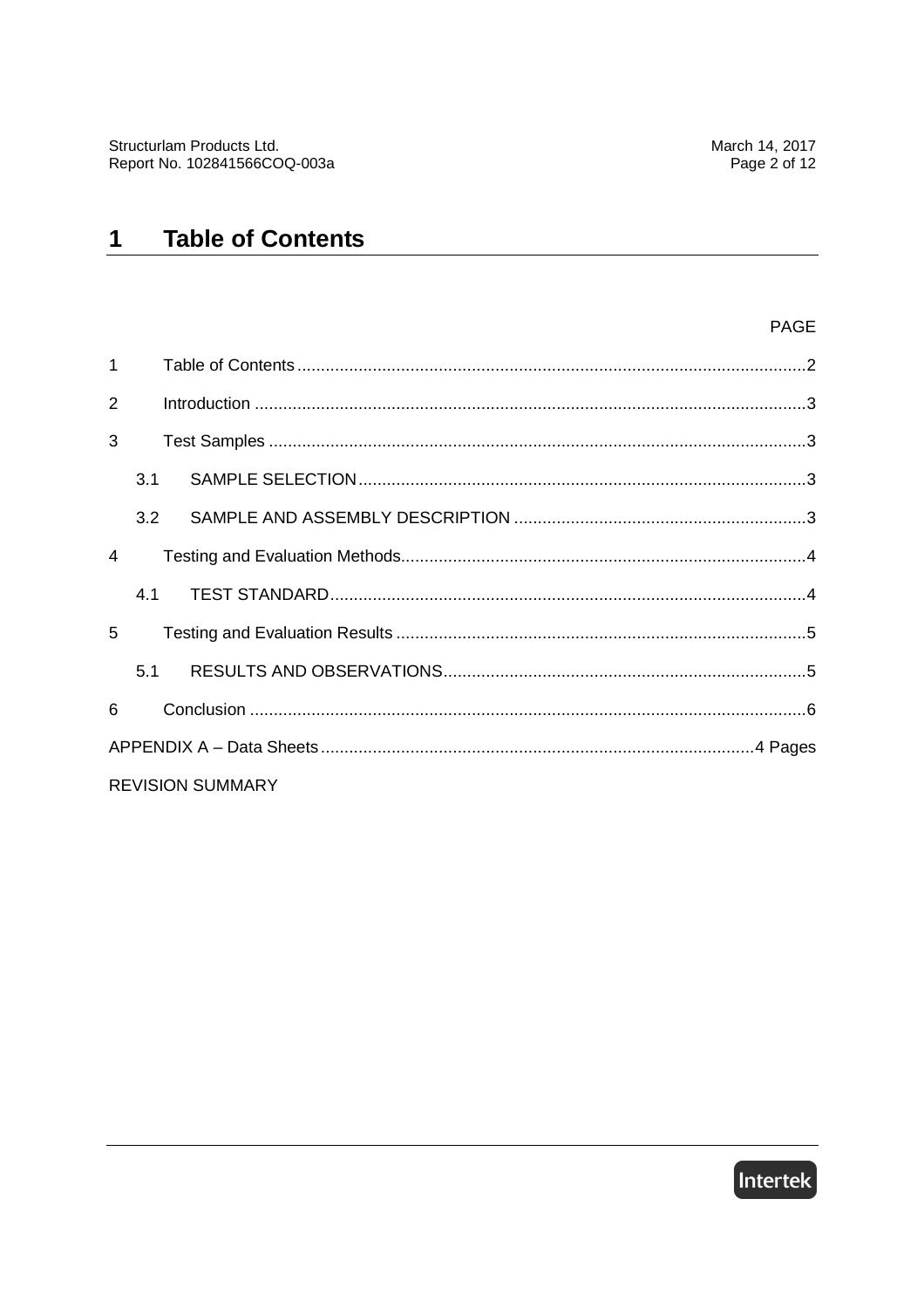### **2 Introduction**

Intertek Testing Services NA Ltd. (Intertek) has conducted testing for Structurlam Products Ltd., to evaluate the surface burning characteristics of 4 in. thick SPF Crosslam CLT Panels. Testing was conducted in accordance with the standard methods of ASTM E84-16a, Standard Test Method for Surface Burning Characteristics of Materials.

This evaluation began March 9, 2017 and was completed March 9, 2017.

### **3 Test Samples**

#### **3.1. SAMPLE SELECTION**

Samples were randomly selected on January 25, 2017 by Intertek representative Dan Lungu. The sampling was conducted at Structurlam Products Ltd located at 2176 Government Street Penticton, BC The sample panels were received at the Evaluation Center on February 3, 2017.

#### **3.2. SAMPLE AND ASSEMBLY DESCRIPTION**

Upon receipt of the samples at the Intertek Coquitlam laboratory they were placed in a conditioning room where they remained in an atmosphere of  $23 \pm 3$ °C (73.4  $\pm 5$ °F) and 50  $\pm 5$ % relative humidity.

The sample panels consisted of 4 in. thick SPF Crosslam CLT Panels. Each panel measured 24 in. wide by 6 ft. long by nominal 4in. thick. The moisture content ranged from 11.4% to 12.7%.

For each trial run, four 6 ft. long by 24 in. wide sample panels were butted together and placed on the upper ledge of the flame spread tunnel to form the required 24 ft. sample length. A layer of 6mm reinforced cement board was placed over top of the samples, the tunnel lid was lowered into place, and the samples were then tested in accordance with ASTM E84-16a.

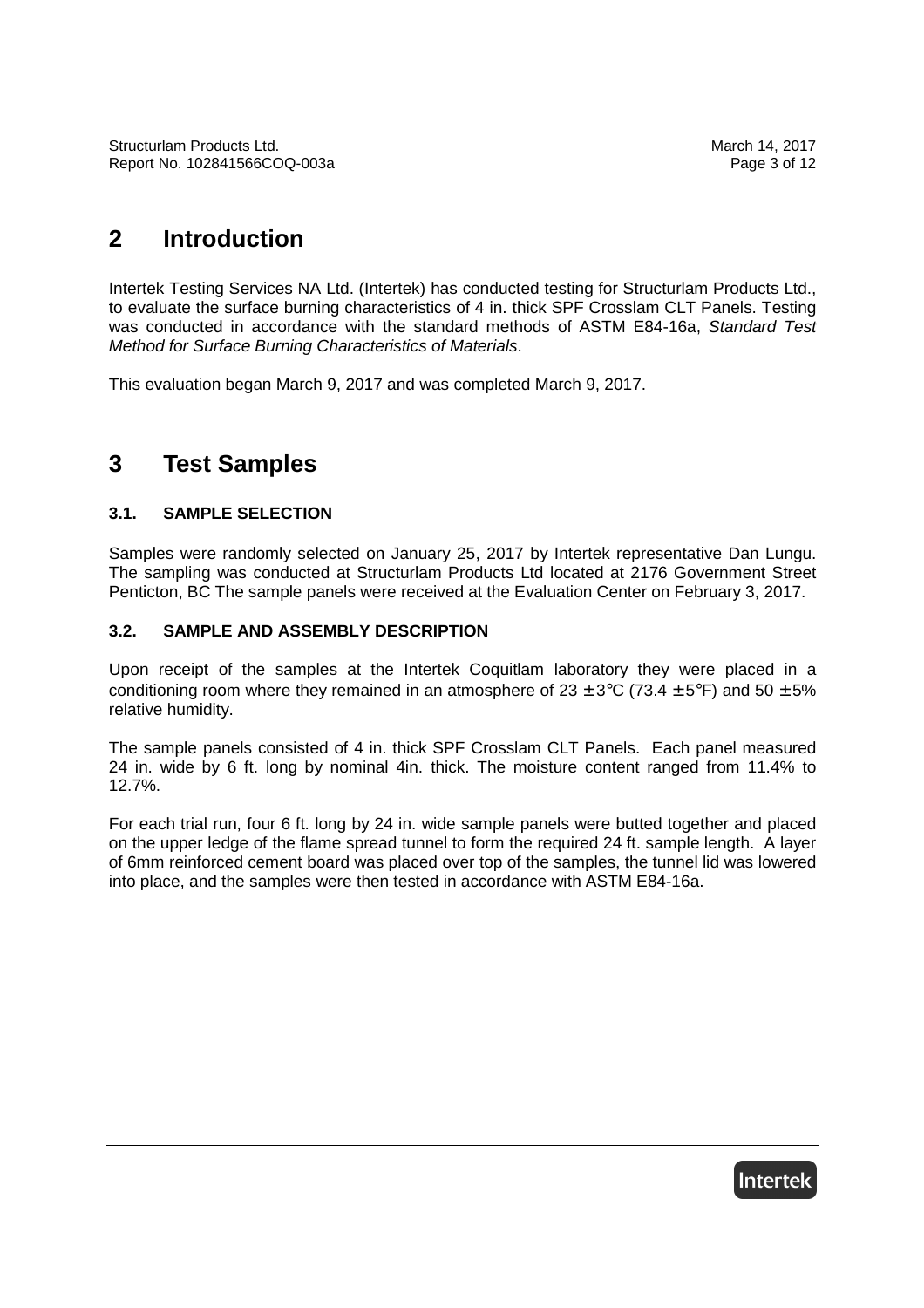### **4 Testing and Evaluation Methods**

#### **4.1. TEST STANDARD**

The results of the tests are expressed by indexes, which compare the characteristics of the sample under tests relative to that of select grade red oak flooring and inorganic-cement board.

#### **(A) Flame Spread Index:**

This index relates to the rate of progression of a flame along a sample in the 25 foot tunnel. A natural gas flame is applied to the front of the sample at the start of the test and drawn along the sample by a draft kept constant for the duration of the test. An observer notes the progression of the flame front relative to time.

The test apparatus is calibrated such that the flame front for red oak flooring passes out the end of the tunnel in five minutes, thirty seconds (plus or minus 15 seconds).

#### **(B) Smoke Developed:**

A photocell is used to measure the amount of light, which is obscured by the smoke passing down the tunnel duct. When the smoke from a burning sample obscures the light beam, the output from the photocell decreases. This decrease with time is recorded and compared to the results obtained for red oak, which is defined to be 100.

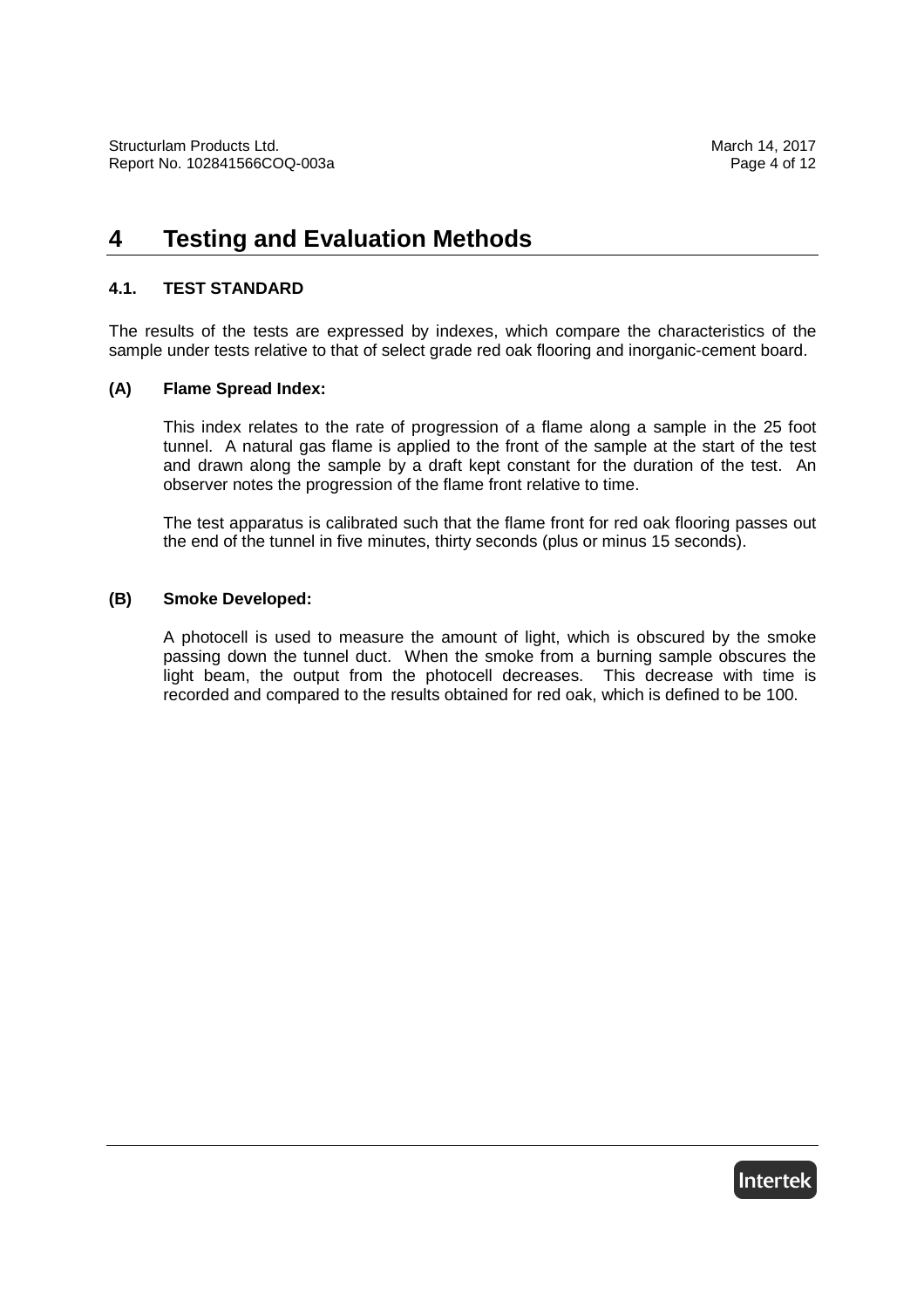## **5 Testing and Evaluation Results**

#### **5.1. RESULTS AND OBSERVATIONS**

#### **(A) Flame Spread**

The resultant flame spread Indexes are as follows: (Index rounded to nearest 5)

| 4 in. thick SPF Crosslam CLT<br><b>Panels</b> | <b>Flame Spread</b> | <b>Flame Spread</b><br><b>Index</b> |
|-----------------------------------------------|---------------------|-------------------------------------|
| Run 1                                         | 38                  | 40                                  |
| Run 2                                         | 31                  | 30                                  |

#### **(B) Smoke Developed**

The areas beneath the smoke developed curve and the related Indexes are as follows: (For smoke developed indexes 200 or more, index is rounded to the nearest 50. For smoke developed indexes less than 200, index is rounded to nearest 5)

| 4 in. thick SPF Crosslam CLT<br><b>Panels</b> | <b>Smoke Developed</b> | <b>Smoked Developed</b><br><b>Index</b> |
|-----------------------------------------------|------------------------|-----------------------------------------|
| Run 1                                         | 54                     | 55                                      |
| Run 2                                         | 47                     | 45                                      |

#### **(C) Observations**

During the test runs, surface ignition occurred between 29 and 30 seconds; the flame began to progress along the sample until it reached the maximum flame spread.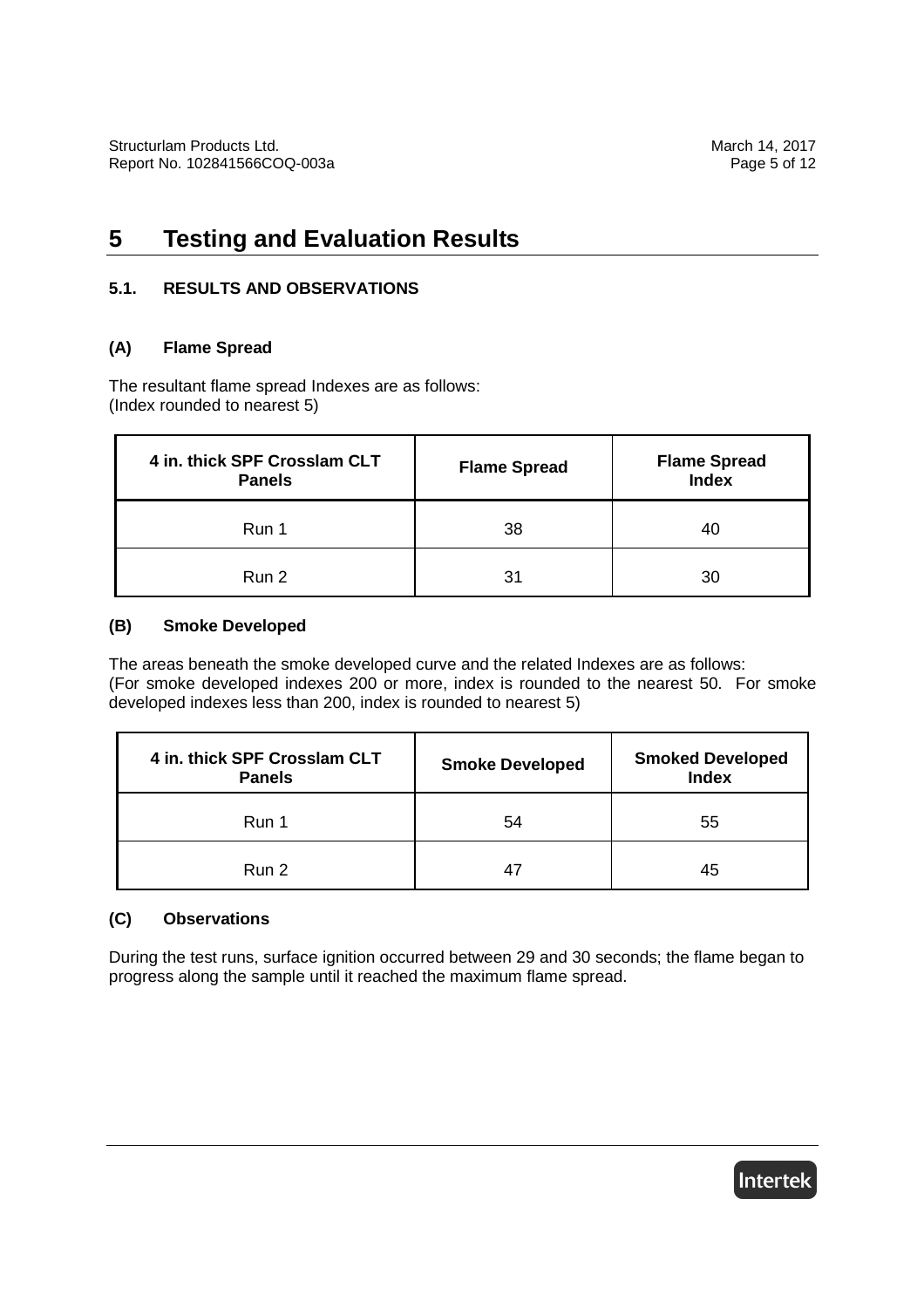### **6 Conclusion**

The 4 in. thick SPF Crosslam CLT Panels, submitted by Structurlam Products Ltd, exhibited the following flame spread characteristics when tested in accordance ASTM E84-16a, Standard Test Method for Surface Burning Characteristics of Materials.

| 4 in. thick SPF Crosslam CLT<br><b>Panels</b> | <b>Flame Spread</b><br><b>Index</b> | <b>Smoke Developed</b><br><b>Index</b> |
|-----------------------------------------------|-------------------------------------|----------------------------------------|
| Run 1                                         | 40                                  | 55                                     |
| Run 2                                         | 30                                  | 45                                     |

The conclusions of this test report may be used as part of the requirements for Intertek product certification. A series of two test runs are required for Intertek product certification. Authority to Mark must be issued for a product to become certified.

#### **INTERTEK TESTING SERVICES NA LTD.**

Tested and Reported by:

Greg Philp

Technician – Building Products

Reviewed by:

Santis

Riccardo DeSantis Manager – Building Products

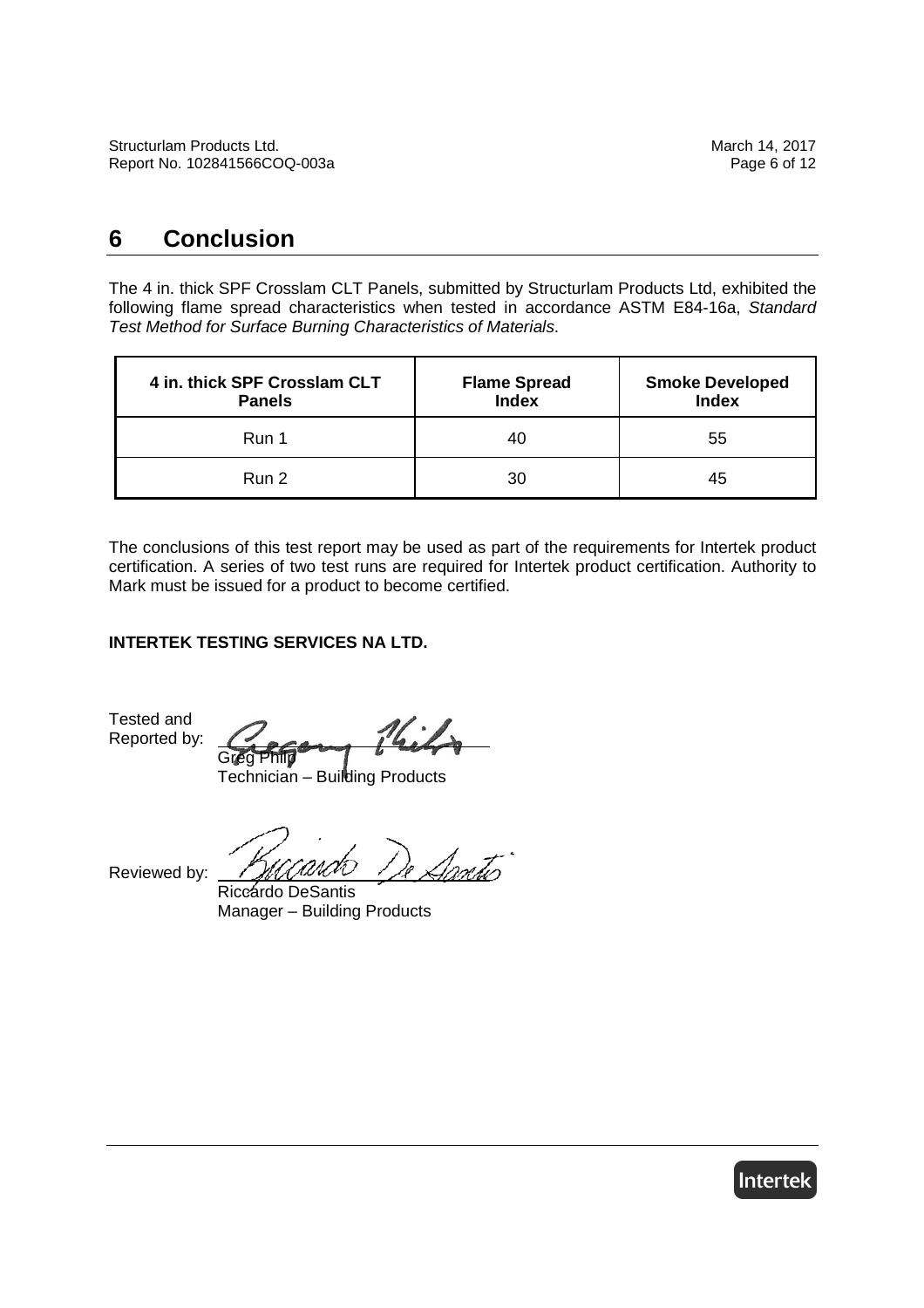Structurlam Products Ltd. March 14, 2017 Report No. 102841566COQ-003a

# APPENDIX A

DATA SHEETS

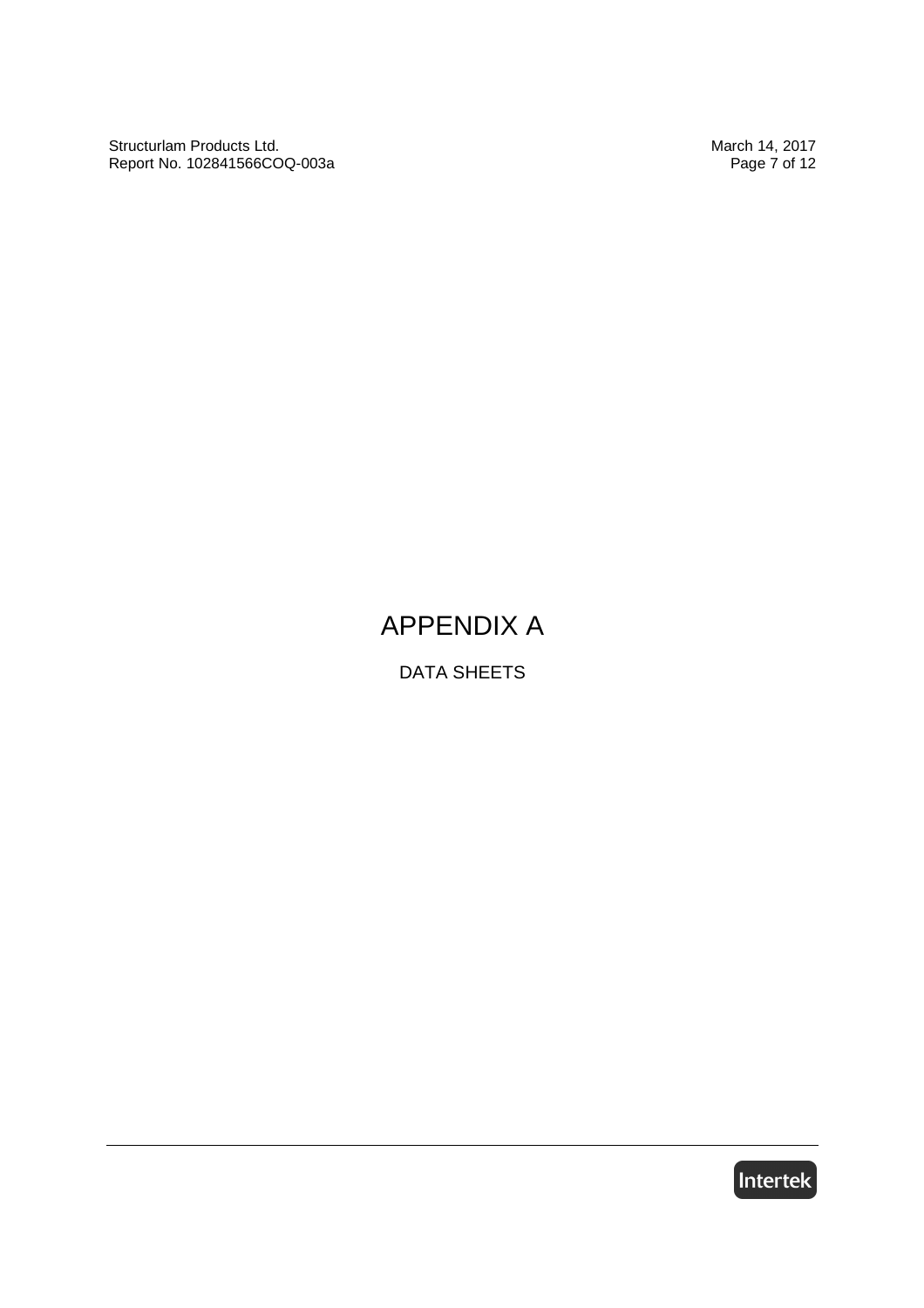Structurlam Products Ltd. March 14, 2017 Report No. 102841566COQ-003a

#### ASTM E84-16a DATA SHEETS Run 1

|                                              | <b>ASTM E84</b>                                                | Page 1 of 2      |
|----------------------------------------------|----------------------------------------------------------------|------------------|
|                                              | Client: Structurlam Products Ltd                               |                  |
| Date: 03 09 2017                             |                                                                |                  |
| Project Number: 102841566                    |                                                                |                  |
| Test Number: 1                               |                                                                |                  |
| Operator: Greg Philp                         |                                                                |                  |
|                                              |                                                                |                  |
|                                              | Specimen ID: 4 in. thick Crosslam CLT Panels SPF Avg m/c 11.4% |                  |
|                                              |                                                                |                  |
|                                              |                                                                |                  |
|                                              |                                                                |                  |
| <b>TEST RESULTS</b>                          |                                                                |                  |
|                                              |                                                                |                  |
|                                              | <b>FLAMESPREAD INDEX: 40</b>                                   |                  |
|                                              | <b>SMOKE DEVELOPED INDEX: 55</b>                               |                  |
|                                              |                                                                |                  |
| <b>SPECIMEN DATA</b>                         |                                                                |                  |
|                                              |                                                                |                  |
|                                              | Time to Ignition (sec): 29                                     |                  |
|                                              | Time to Max FS (sec): 585                                      |                  |
|                                              | Maximum FS (feet): 9.6                                         |                  |
|                                              | Time to 980 F (sec): Never Reached                             |                  |
|                                              | Time to End of Tunnel (sec): Never Reached                     |                  |
|                                              | Max Temperature (F): 642<br>Time to Max Temperature (sec): 576 |                  |
|                                              | Total Fuel Burned (cubic feet): 46.00                          |                  |
|                                              |                                                                |                  |
|                                              | FS*Time Area (ft*min): 73.3                                    |                  |
|                                              | Smoke Area (%A*min): 37.9                                      |                  |
|                                              | Unrounded FSI: 37.8<br>Unrounded SDI: 53.5                     |                  |
|                                              |                                                                |                  |
|                                              |                                                                |                  |
| <b>CALIBRATION DATA</b>                      |                                                                |                  |
|                                              |                                                                |                  |
| Time to Ignition of Last Red Oak (Sec): 38.0 |                                                                |                  |
|                                              | Red Oak Smoke Area (%A*min): 70.8                              |                  |
|                                              |                                                                |                  |
|                                              |                                                                |                  |
|                                              |                                                                |                  |
|                                              |                                                                |                  |
|                                              |                                                                |                  |
|                                              |                                                                |                  |
| Testeb <sup>B</sup> Y                        |                                                                | $\frac{12}{100}$ |
|                                              |                                                                |                  |

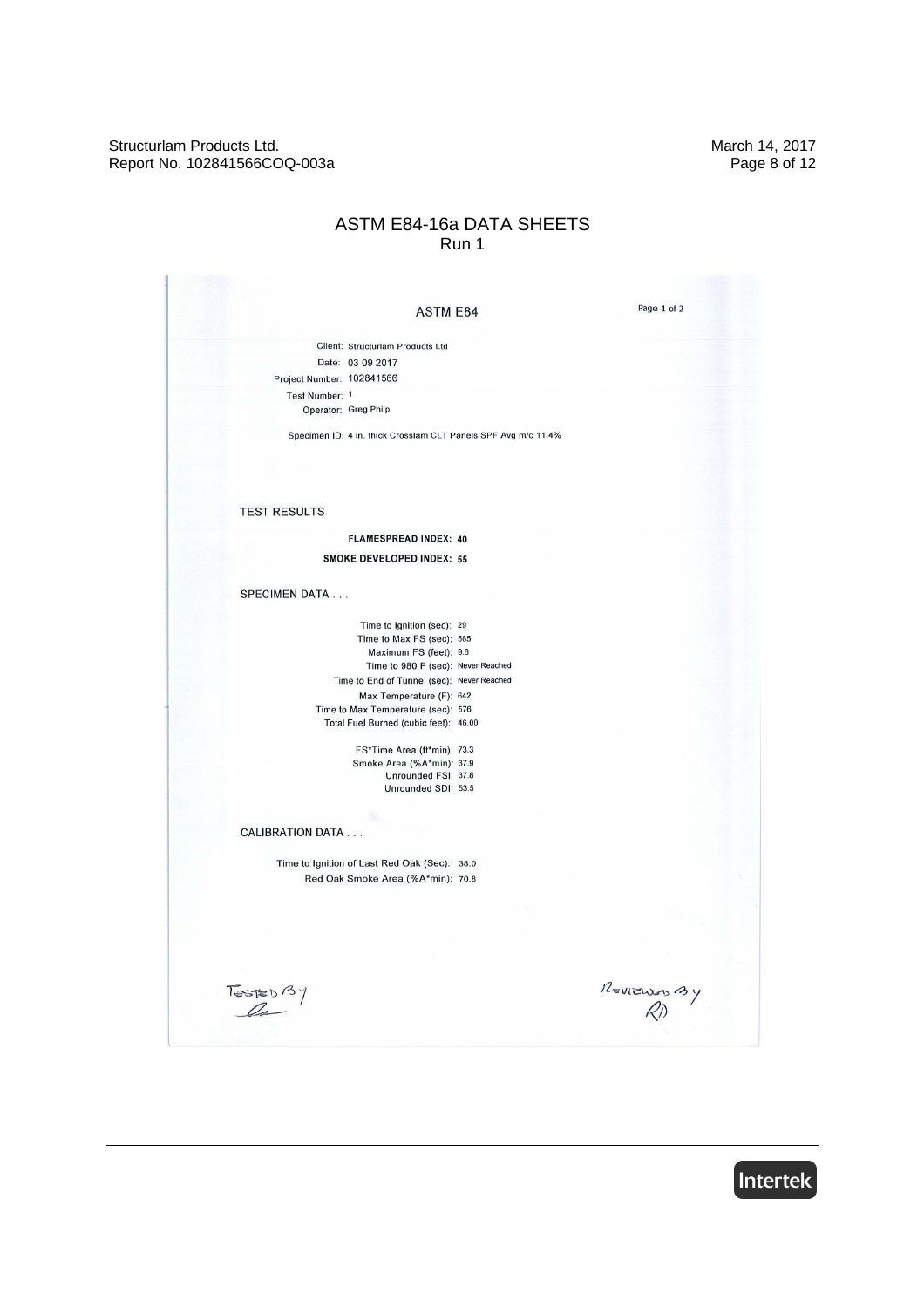

#### ASTM E84-16a DATA SHEETS Run 1

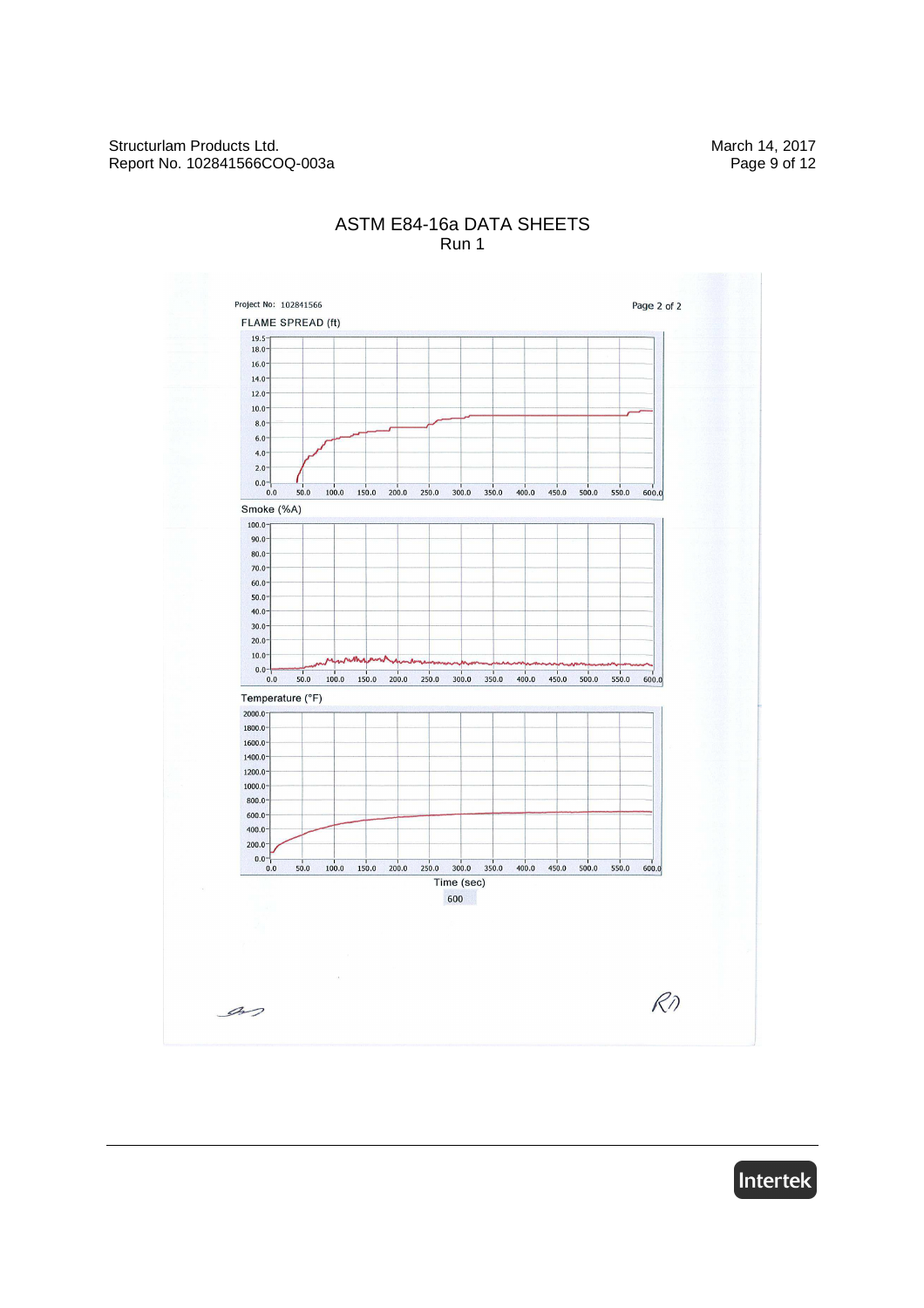#### Structurlam Products Ltd. March 14, 2017 Report No. 102841566COQ-003a

### ASTM E84-16a DATA SHEETS Run 2

| <b>ASTM E84</b>                                                             | Page 1 of 2 |
|-----------------------------------------------------------------------------|-------------|
|                                                                             |             |
| Client: Structurlam Products Ltd.                                           |             |
| Date: 03 09 2017                                                            |             |
| Project Number: 102841566                                                   |             |
| Test Number: 2                                                              |             |
| Operator: Greg Philp                                                        |             |
| Specimen ID: 4 in. thick Crosslam CLT Panels SPF Avg m/c 12.7%              |             |
|                                                                             |             |
|                                                                             |             |
|                                                                             |             |
|                                                                             |             |
| <b>TEST RESULTS</b>                                                         |             |
| <b>FLAMESPREAD INDEX: 30</b>                                                |             |
| <b>SMOKE DEVELOPED INDEX: 45</b>                                            |             |
|                                                                             |             |
| <b>SPECIMEN DATA</b>                                                        |             |
|                                                                             |             |
| Time to Ignition (sec): 30                                                  |             |
| Time to Max FS (sec): 386                                                   |             |
| Maximum FS (feet): 7.4                                                      |             |
| Time to 980 F (sec): Never Reached                                          |             |
| Time to End of Tunnel (sec): Never Reached                                  |             |
| Max Temperature (F): 620                                                    |             |
| Time to Max Temperature (sec): 599<br>Total Fuel Burned (cubic feet): 45.80 |             |
|                                                                             |             |
| FS*Time Area (ft*min): 61.0                                                 |             |
| Smoke Area (%A*min): 33.6                                                   |             |
| Unrounded FSI: 31.4                                                         |             |
| Unrounded SDI: 47.4                                                         |             |
|                                                                             |             |
|                                                                             |             |
| <b>CALIBRATION DATA</b>                                                     |             |
|                                                                             |             |
| Time to Ignition of Last Red Oak (Sec): 38.0                                |             |
| Red Oak Smoke Area (%A*min): 70.8                                           |             |
|                                                                             |             |
|                                                                             |             |
|                                                                             |             |
|                                                                             |             |
|                                                                             |             |
|                                                                             | REVIEWED BY |
| $Tessze)$ $134$                                                             |             |
|                                                                             |             |
|                                                                             |             |

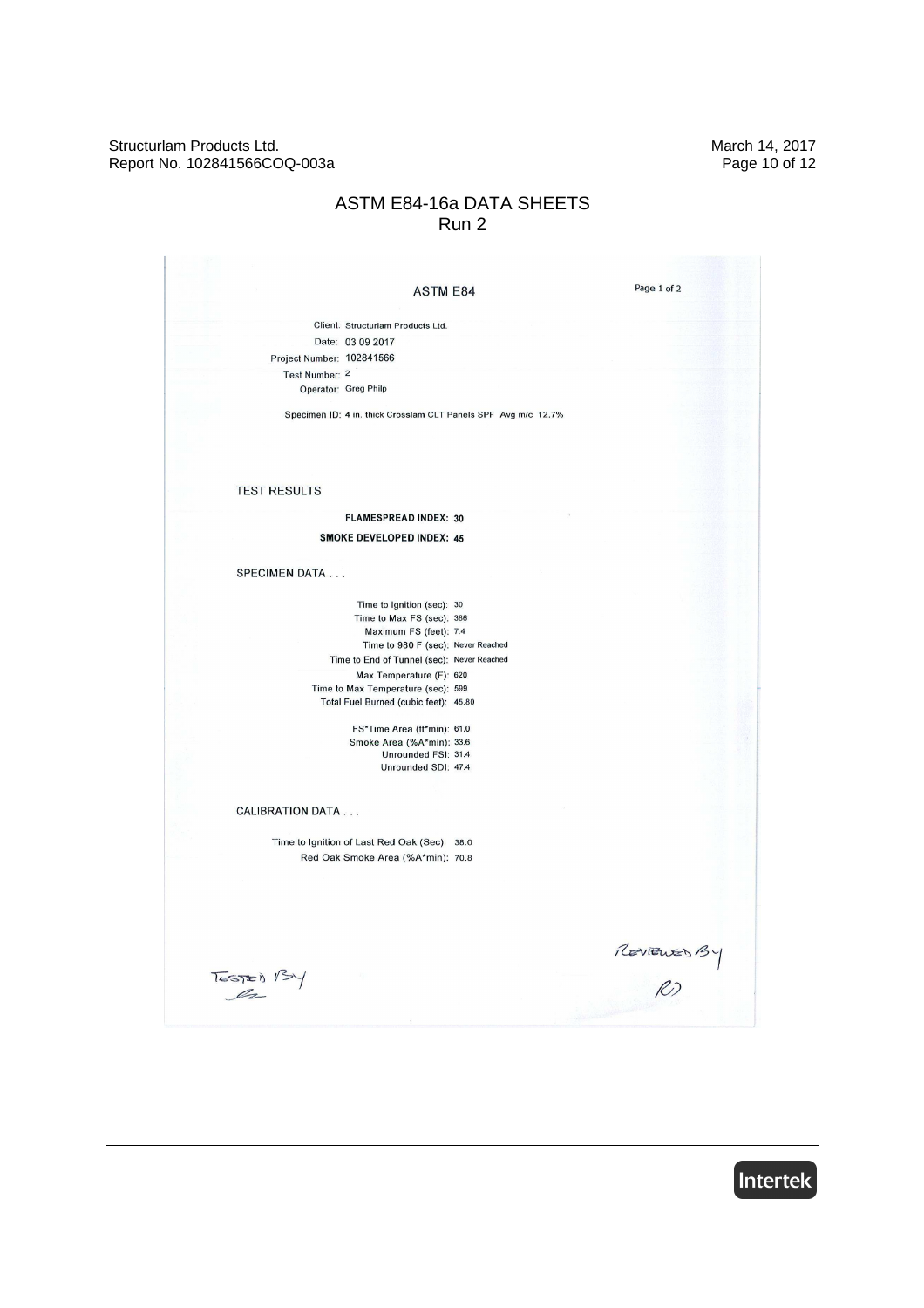

### ASTM E84-16a DATA SHEETS Run 2

Intertek